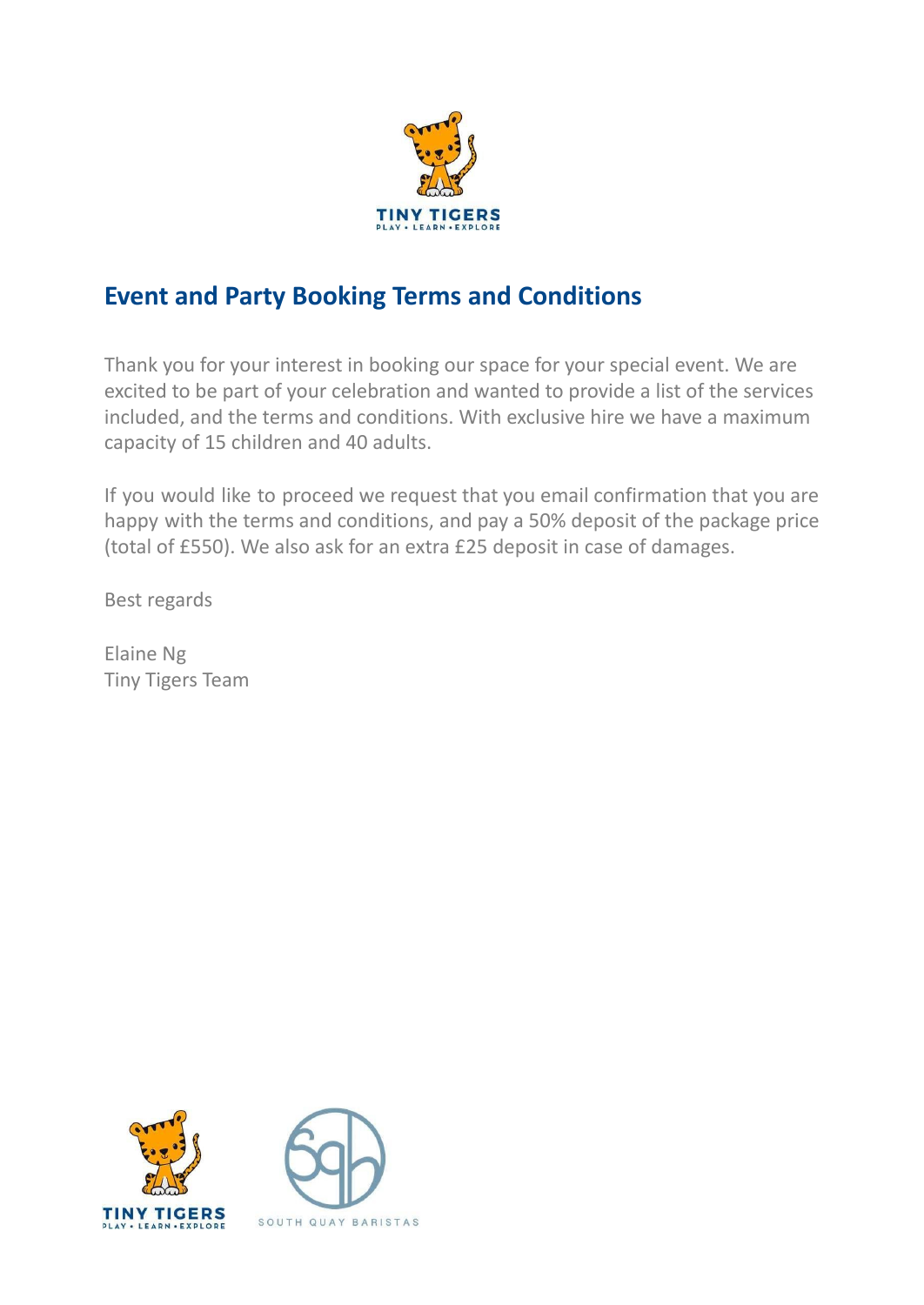

# **Event and Party Booking Terms and Conditions**

**Venue**: Tiny Tigers, South Quay Plaza, E14 9SH

**Date:** Saturday or Sunday, 3.00pm to 5.30pm private hire

#### **Inclusions**

Please read the Schedule, Decorations, Layout, Equipment, and Food and Drink, Staffing descriptions below to see what is included in the package. Additional services/options are discussed on the next page and are at additional cost.

#### **Schedule**

The entire café will be closed to the public at 3pm and all public areas (Playzone, Den, café, buggy park, toilets/nappy change etc) made available for you and your guests on an exclusive basis. You can access all the spaces as you like at will (i.e. no specific session times etc) but we ask that you be aware of giving sufficient time for digestion prior to play for the children.

We request a prompt finish and for all guests to depart by 5.30pm to allow us to complete our end of day cleaning. **Late departures will be subject to a charge of £1 per minute for each minute the room is still occupied after the party end time.**

#### **Decorations**

We have fairy lights, flag shaped paper bunting, 'Happy Birthday' bunting, and tinsel backdrops (blue/pink/silver). We have child sized chairs and tables that we will decorate with multi colour polka dot table cloths. You may add additional decoration if you like but please be aware that the cafe is open to the public from 9:30am to 3:00pm. If you add additional decorations we ask that you tidy these up when you are finished. We provide a 30 minute grace period at the end of the booking (our staff will be tidying up other parts of the café during this time) for you to tidy your decorations.

#### **Layout**

We can provide suggestions for layout of tables and chairs, and will try to accommodate your preferred layout.

## **Equipment**

We can provide a disco light, speaker (via jack and Bluetooth), and bubble machine (we advise this to be used for a short time, approximately 5 minutes, as the floor will get very slippery).

## **Food and Drink**

Tea for the children is included and we will provide:

- Sandwiches (either ham or cheese)\*\*
- Yoghurt or Cheese Snack \*\*
- Packaged Snack (Organix/Kiddylicious/Yoyo bears)
- Fruit
- Juice box

\*\*in the case of allergies or dietary requirements please let us know at time of booking and we will offer alternatives. We can offer a vegan, lactose free, gluten free soup served with fruit and juice as an alternative tea *time offer.*